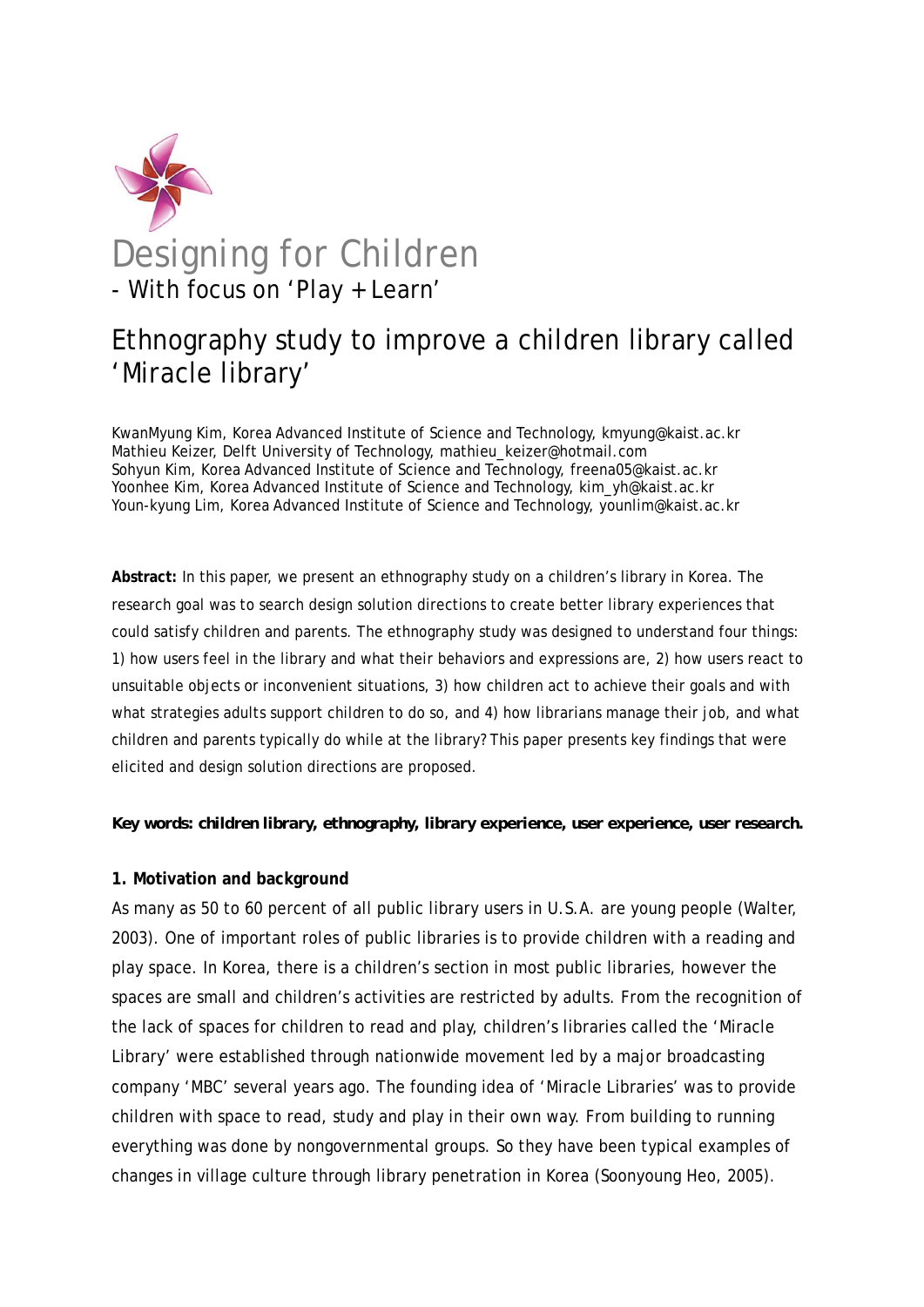We wanted to know if Miracle Libraries kept in line with its initial aim for children and if there were any aspects to be improved, to provide better library space for children. To do so we conducted an ethnography study. By observation of users' behaviors and activities in context, we tried to find design solution directions for elements to improve. Our observations were done at 'CheongJu Miracle library' which was built in 2004. In this article, we describe how we conducted our ethnography study and what the findings and insights lead us to believe. In the first part, related research is surveyed. We then discuss the processes and methods we employed and finally the findings, insights and design solution directions are described.

## **2. Related Works**

Ethnographic methods are old and confirmed to elicit clients' requirements in many fields. In library research as well, requirement elicitation for improving services is one goal of ethnographic study. Childers (1989) used specific ethnographic techniques such as key informant interviews, daily logs, and participant observation to determine the states and needs of libraries. Another ethnographic study aiming to elicit requirements for developing information searching systems was conducted at a help desk in a university library (Crabtree et al., 1997). These two studies did not relate to children.

One reason for using ethnographic methods with children is that their oral and written language skills are not well developed (McKechnie, 2000). In a library study, MacKechnie used ethnographic methods: audio-recording of naturally occurring discussion, participant observation, and key informant diaries for exploring the information-seeking behaviors and library usage of preschool students.

Some ethnography studies are related to digital services (Crabtree et al., 1997),(Sandvig, 2000),(Seadle, 2000),(Bryant et al., 2009). Sandvig(2000) used non-participant observation and unstructured interviews with children, parents, librarians, and library volunteers at a free public computer center. Through ethnographic method, the researcher found that children used the place for playing, transmitting information and working. Seadle(2000) conducted ethnography studies with people who involved digital library as developers, sever providers, engineers, educators and so forth. Micro cultures of those groups of people were studied to improve digital library service. Bryant et al. (2009) studied how digitalization changes physical space in a university library through an ethnographic approach.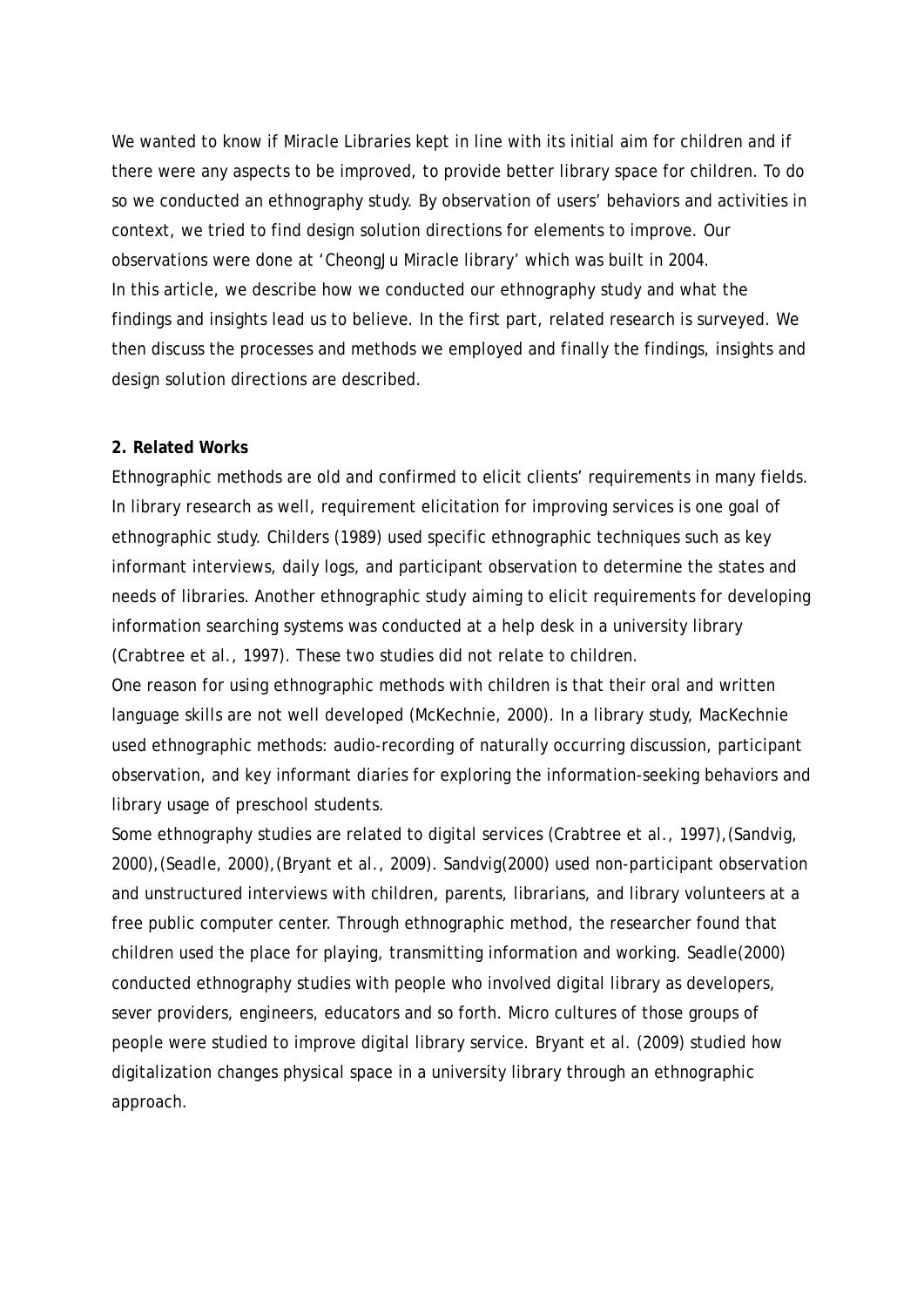In architectural research, a study on spatial planning of children's library was done in a Miracle Library through observation and interviews (Kang and Shin, 2006). This study focused on the influence of the physical environment on children's behavior. Some studies on children in libraries are related to children's searching behavior and ability in digital library (Borgman et al., 1995),(Hirsh, 1997),(Reutef and Druin, 2004) (Hutchinson et al., 2006). Borgman et al.(1995) tested four different browsing systems to understand children's information-seeking abilities through experiments. Hutchinson(2006) also used experiments to compare two different types of category browsers for children's digital library. Hirsh(1997) explored how elementary school children find information from science library catalogs through one-on-one interview, online monitoring techniques, observations and card sorting tasks. Reutef and Druin(2004) used mouse selection logs to see children's searching and selection strategies in using a digital libraries. Reviewing researches shows that most ethnography studies focus on specific issue like information seeking and relate to digital technology. Many other studies aim to explore children's ability, while there are few studies on overall observation in children libraries, devised to uncover design solution directions.

## **3. Field Study Goals**

Understanding people and context was the main goal of this ethnography study. To make the study follow a consistent flow based on the main goal, we set field study goals. They were specified as four key aspects to observe and are listed below.

- *How do users feel in the library and what are their behaviors and expressions? With these we can estimate if the library plays well its role as a children library.*
- *How users react to unsuitable objects and inconvenient situations? In some cases they may invent their own methods to deal with these situations.*
- *In the library, librarians, children and parents are mixed. How are children acting to achieve their goals such as searching for and reading books? How do the different adult groups support the children? What are their strategies?*
- *How do librarians manage their job? What do children and parents spend most of their time doing in the library?*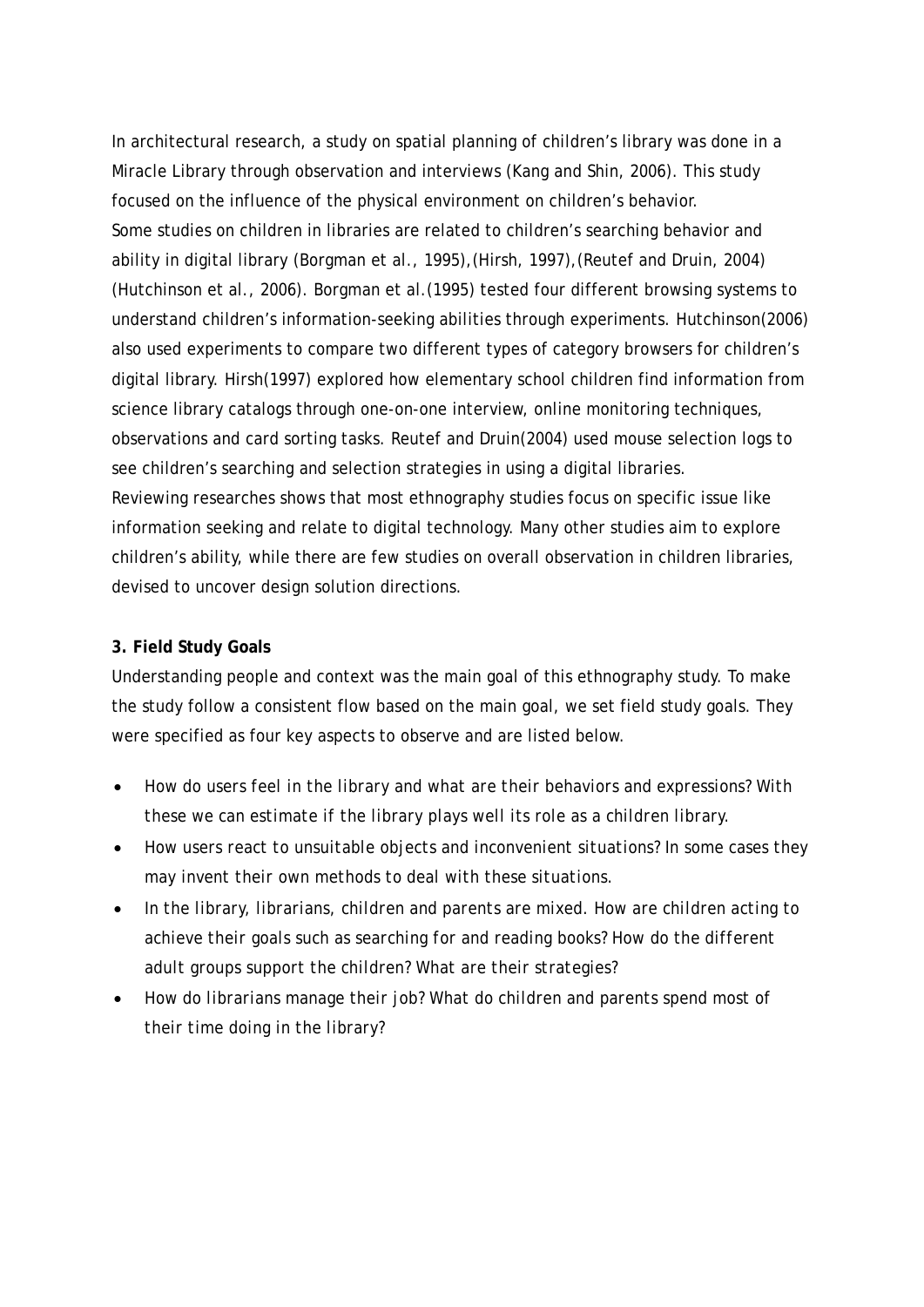**4. Research Procedure 4.1 Contact/preliminary visit**  Before the main observation we made a preliminary visit to set an observation plan. We interviewed a librarian to understand the library more specifically.

The library was 2 story building. The first floor was for education and social activities. And the second floor was the main library. Before going into the library, everybody is required to remove their shoes and put them on a shoe shelf next to the entrance. This is a common practice in Korea because floors are often made of wood and heated in order



Figure. 1 Floor map

that people can sit directly on them. The library space consists of six parts; a main hall for elementary school children, a story room (for 5-7 years old), an infant room (for 1-4 years old), an adult room, an office and a circulation desk. The staff was made up of two types of librarians; staff-librarians who were employees working in the circulation desk and in the office, and volunteers who worked around bookshelves helping children and arranging books. The volunteers were temporary workers for at least one day and at most had worked there for more than one month. Most of them are middle school or high school students coming for getting service credit for their schools. Others are university students and mothers.

### **4.2 Setup**

There are a number of modes for researchers involved in an ethnographic research process; non-participation, complete observer, observer-as-participant, moderate or peripheral membership, active participant and complete participation and complete membership (Baker, 2006). We played as complete observers and unobtrusive measurement was used so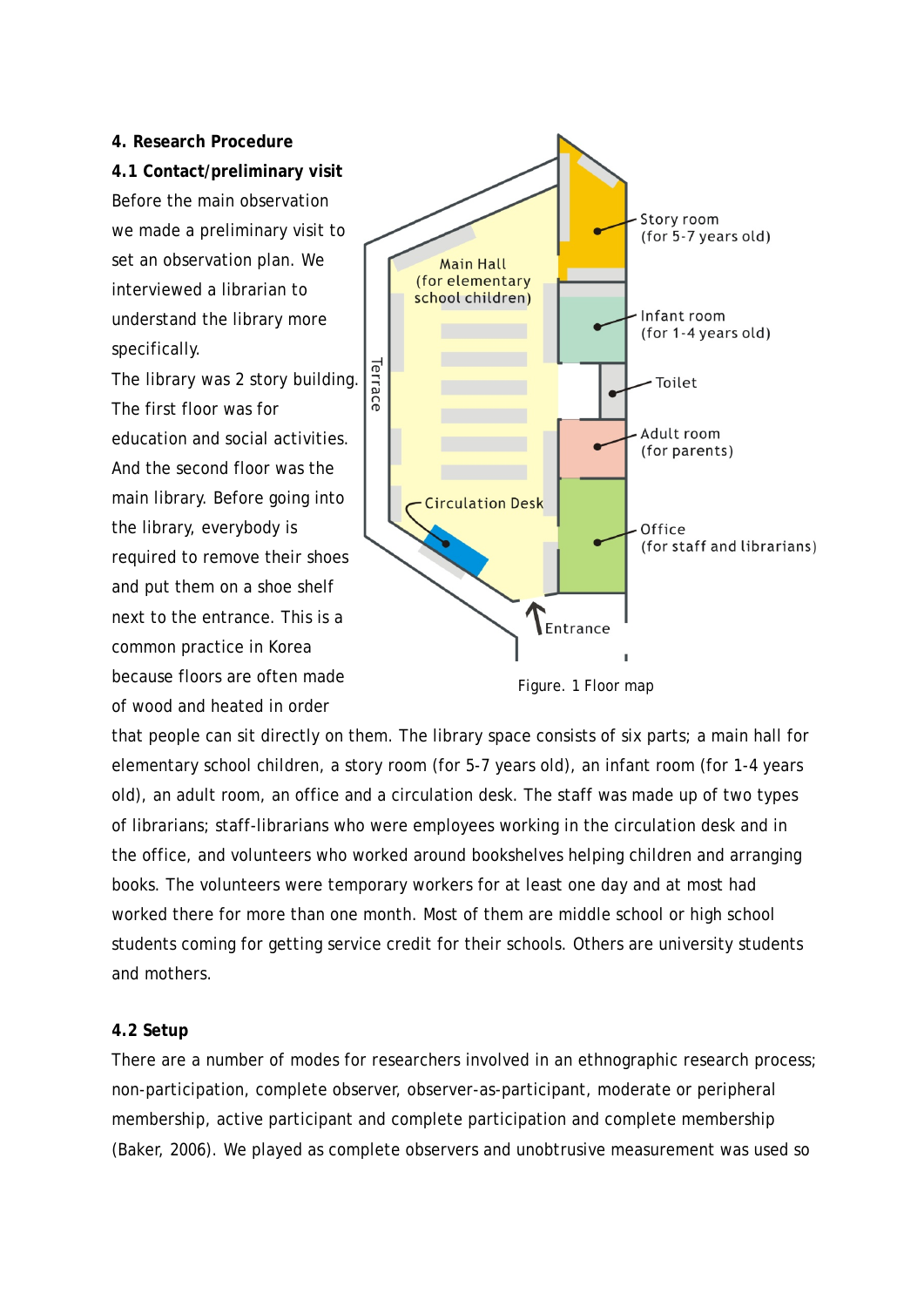that the users didn't know their behaviors were being observed and recorded. Photographs were used to collect data.

Based on our preliminary visit we set an observation strategy. Since the library had six sections, each section was needed observation. If an observer stays in a certain section, things happening in the vicinity could be observed. However this kind of observation would lose perspective of the user's full experience over time. So location and people based observation were planned. To instantly jot down observation with interpretation, we used notepads where pages were divided into two columns; the left column for facts and the right column for interpretation of the corresponding facts.

To make observation effective we set an observation framework. The main observation elements were objects, places, people and communication. Based on these, observation checklists were made to avoid observing irrelevant subtleties.

### **4.3 Main observation**

Main observation was on a Sunday. We divided the observation into 4 parts; session 1, middle discussion, session 2 and final discussion.

Session 1, 'location-based observation', was designed to observe people's general experiences in certain areas. Each author was in an appointed place to observe people's activities and behaviors. Observers were situated at the circulation desk, main hall, infant room and story room. This aspect lasted from 10 a.m. till noon. After that, we had an hour's discussion about session 1 and planned our strategy for session 2. Session 2, 'people-based observation', was designed to discover particular users' experiences. Two of us followed a family and the others followed groups of friends and individual users. The observation was done for 2 hours in the afternoon. Finally we got together to discuss what we had observed before losing track of what we had seen. We organized facts and interpretation from general issues to specific ones.

#### **5. Findings and Insights**

Based on the issues we categorized, we constructed an affinity diagram. Major findings were re-categorized into groups as follows.

*Copying other people's activity.* Children unconsciously copy what other people did. For example, children left books everywhere; on the table or in empty spaces on bookshelves. When a person put a book on a certain place, other children unconsciously stacked books on top of it; it functioned as a return pile. Other coping activities were everywhere. In the infant room, kids wanted to take out books as their mothers or others did. In the main hall,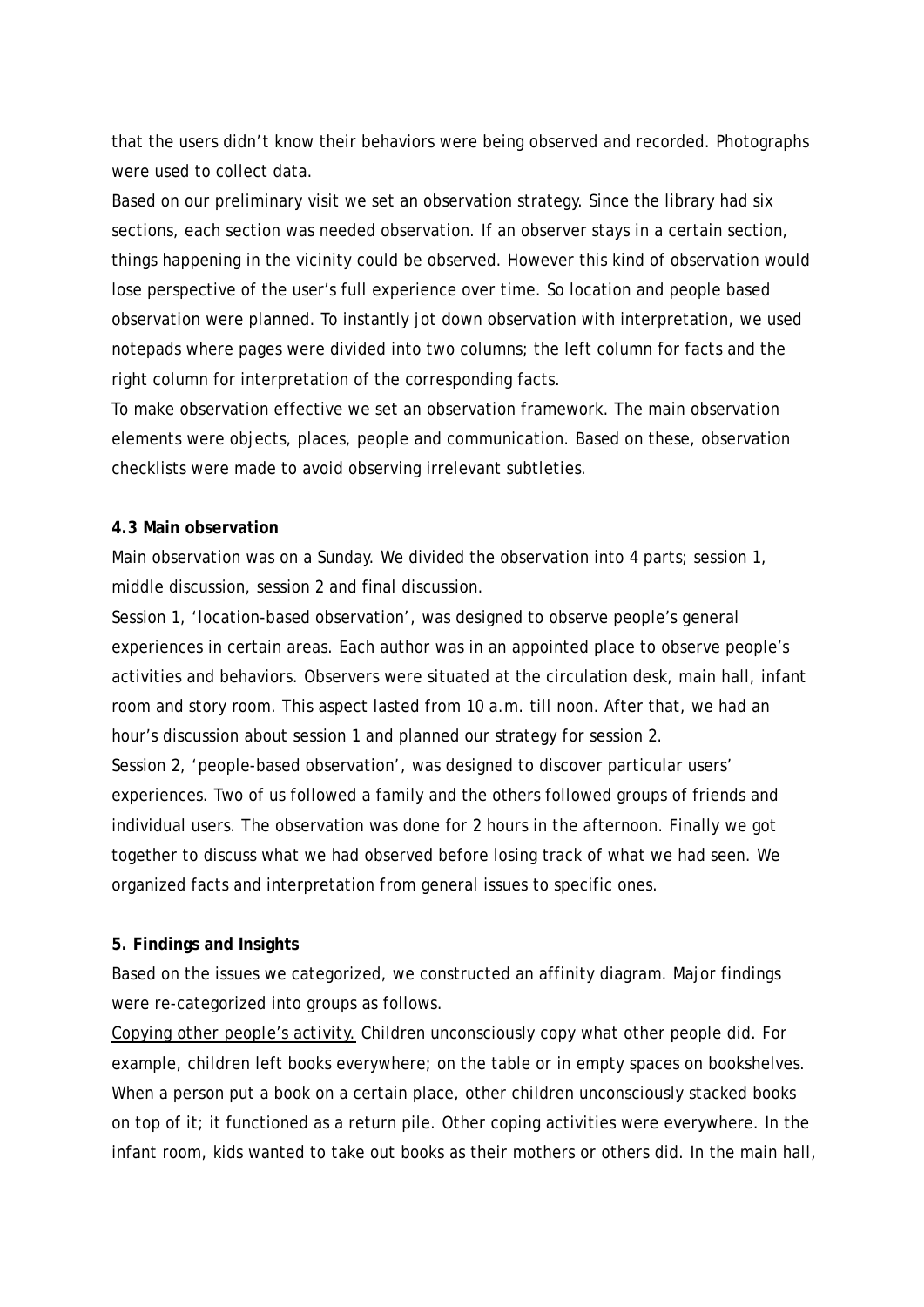as a boy started to run around the shelves, his friends started to do it until they were interrupted by a staff.

*Reading everywhere.* Children's reading place is not limited. Chairs and sofas are used for reading. However the floor was the main place where the reading occurred. Children sat on or even lay down on the floor. In the aisles between shelves, they used the shelves as book rests or as a backrest while reading. In some cases this became an obstacle for other people.

*My own space like a small attic.* Children prefer small spaces. In the main hall, there were half-opened small rooms underneath the circular tables. Children went into them and stayed there for a long time while reading. And we saw a boy going underneath a sofa. *Visual rather than text.* Graphical information is more useful than text. Every book had two labels on it; a text code label and a color code label. Children used color code to search books rather than text code. And they selected a book by checking the front cover images rather than book titles.

*Long staying.* Children relatively stayed in the library for a long time. Most of them stayed for more than two hours. Their main activities were reading and searching books. Borrowing books was a small part. Thus the reading environment and searching system should be firstly considered.

*Boring parents.* Most children came with other people. There were few coming alone. Some higher grade elementary children came with friends, the others came with parents. This might have occurred due to transportation matters. So the parents' role was limited there. In the infant room, mothers took care of their child or would read books to them. However in the main hall, parents were less interactive with children or with other parents. We saw nodding or resting parents on the chairs and sofas.

## **6. Design Solution Direction**

Children stay at the library for a long time. So the space should not only be convenient for reading but issues beyond reading should be considered such as facilities for water fountains and snacks. Other issue such as caring books and belongs when they leave the space temporally for toilet, eating or some other reasons should be considered as well. They need something to put their books or belongings so that they resume reading when they return.

Long staying causes busy internal book circulation as well. This means that books which children are searching are frequently kept by others. There is no record or information regarding who is keeping them and when they left. The shelf can be smart so that it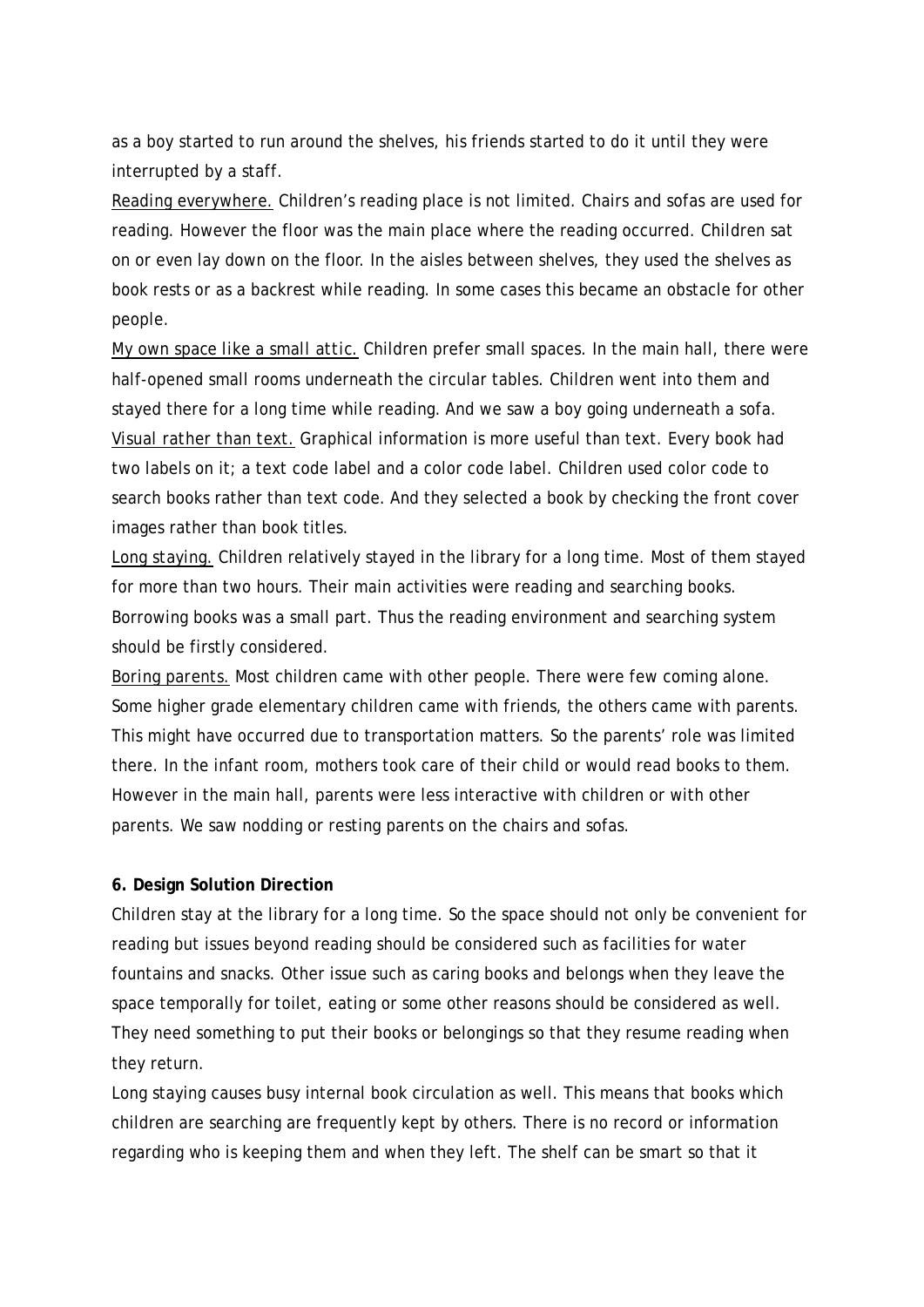records when a book leaves and informs you when it returns via mobile phones, pagers or any other system.

Considering children like to get into small spaces, playful furniture rather than normal and purposive one will be suitable for children behaviors. For example furniture where children can go, sit or lie down can provide children-preferring space. And they need to feel safe, enjoyable and uninterrupted while using the furniture. Space for parents should be also considered. Children-oriented space makes parents boring. Parent books can be on higher shelves rather than in an isolated adult section. And some family-oriented space will make parents and children interactive through reading and playing. Something inducing children's behavior will work well rather than direct instruction, because children tend to copy other people's activity. For example, some types of 'fake books' in the free spaces on shelves will lead to users' unconscious piling books. This will prevent placing books everywhere and work as an internal book circulation system. Considering that children search books by the color code or cover images, children's information handling should be visually supported. Flipping or pulling out and placing books for checking the cover images are hard jobs. A system showing the front cover images should be possible for book searching.

## **7. Conclusion and Discussion**

In the present study we aimed to explore design solution directions to create better library experiences. Overall, the library seemed to retain its initial goal, providing children with the space to read, study and play in their own way. Allowing for sitting on the floor, including a color code system, imparting room divisions considering children's developing stage, and taking and reading books without any interruption were mostly unique for children. However there were some opportunities for improvement and providing better user experience. Space, furniture, searching system and some facilities can be improved. Although the design solution directions are relatively front end and simple, they can be used as a starting point to study specific problems and generate detail design ideas.

On the study procedure, we achieved some findings during the preliminary visit. This helped us to set up specific research goals and strategies. We found that this data could also be part of our ethnography study. And there was one foreign member who was conspicuous among Koreans, particularly when with children. We felt that he could not achieve the strategy of unobtrusive measures. However, we managed to conduct a fluent observation without noticeable effects of others' curiosity. This might be because of the library context, where most users were absorbed in reading. On top of that, different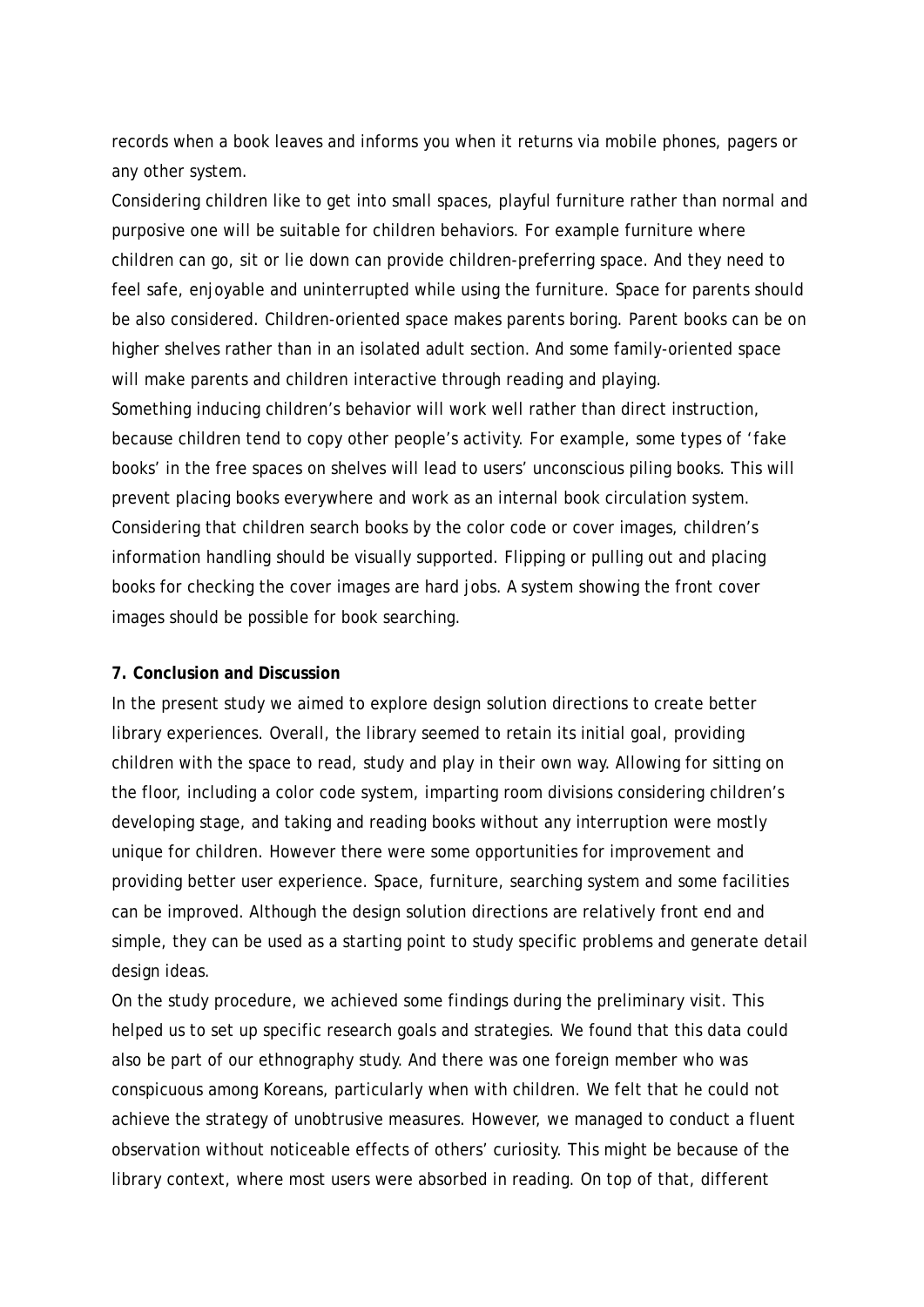perspectives from different people make rich insights added significantly to our study. For example, sitting and lying down on the heated floor is common in Korea however, from our western researcher's perspective, taking and reading books sitting on the floor was impressive and unique.

## **Acknowledgement**

This research was supported by WCU(World Class University) program through the National Research Foundation of Korea funded by the Ministry of Education, Science and Technology (R33-2008-000-10033-0).

### **References**

Baker, L.M. (2006). Observation: A Complex Research Method. Library Trends 55(1): 171-189.

Borgman, C.L., Hirsh, S. G., Walter, V.A. &Gallagher, A.L. (1995). Children's searching behavior on browsing and keyword searching online catalogs: The Science Library Catalog project. Journal of the American Society for Information Science 46(9): 21.

Bryant, J., Matthews, G. &Walton, G. (2009). Academic libraries and social and learning space: A case study of Loughborough university library, UK. Journal of Librarianship and Information Science 41(1): 7-18.

Childers, T. (1989). Evaluative research in the library and information field. Library Trends 38(2): 17.

Crabtree, A., Twidale, M.B., O'Brien, J. &Nichols, D.M. (1997).Talking in the library: implications for the design of digital libraries. In Proceedings of the second ACM international conference on Digital libraries, 221-228 Philadelphia, Pennsylvania, United States: ACM.

Hirsh, S. G. (1997). How do children find information on different types of tasks? Children's use of the science library catalog. Library Trends 45: 725-745.

Hutchinson, H.B., Bederson, B.B. &Druin, A. (2006).The evolution of the international children's digital library searching and browsing interface. In Proceedings of the 2006 conference on Interaction design and children, 105-112 Tampere, Finland: ACM.

Kang, K.-H. &Shin, J.-E. (2006).On relationship between reading space and behavior; A Case Study of Children' Library. In In Proceedings of 2006 conference of Architectural Institute of Korea, 341- 344

McKechnie, L.E.F. (2000). Ethnographic Observation of Preschool Children. Library and Information Science Research 22(1): 16.

Reutef, K. &Druin, A. (2004).Bringing Together Children and Books: An Initial Descriptive Study of Children's Book Searching and Selection Behavior in a Digital Library. In Proceedings of the 67th ASIS&T Annual Meeting, Vol. 41, 339-348.